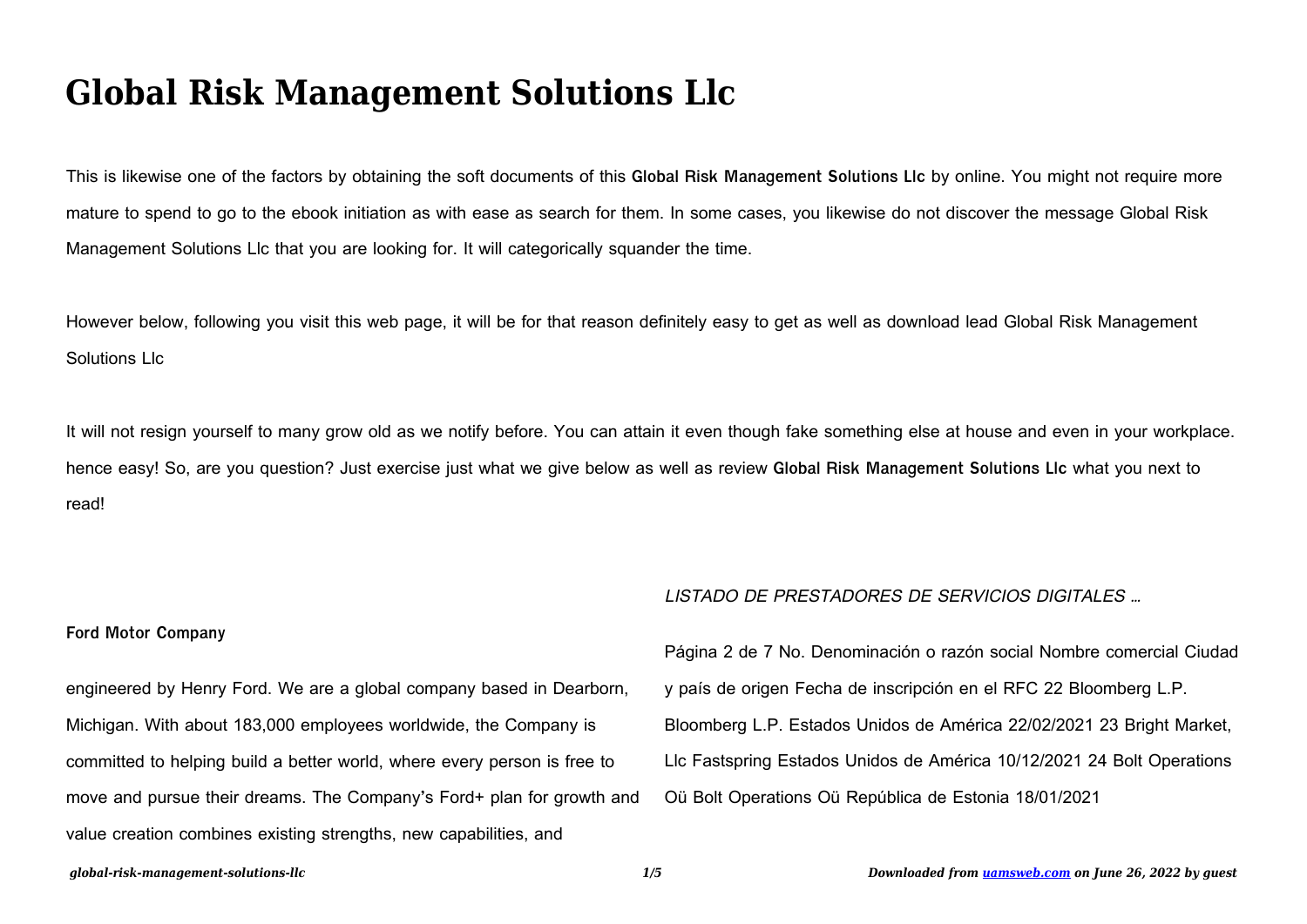## **Approved for Public Release 22-MDA-11120 (5 Apr 22)**

Risk Management Decisive Analytics Corporation 1/26/2018 4/5/2022 HQ0147-18-C-7121 8(a) – Public Affairs Support Digitalspec, LLC 2/14/2018 2/13/2022 HQ0147-18-C-0020 F&O - Agency Advisory & Analytical Support MacAulay-Brown Inc. (MacB) 4/18/2018 5/6/2022 HQ0796-18-C-0002 SBSA – Information Technology Management and Analysis Five Stones ...

## **0930 - Milipol Asia-Pacific**

Over 200 Exhibitors will be presenting their latest products and solutions from over 20 Countries. International exhibitor pavilions have expanded further with representation from Singapore, USA, Israel, Turkiye, France, and Italy. Some of the participating companies that you will meet at the show 2022 EXHIBITORS BE PART OF MILIPOL ASIA-PACIFIC ...

## McAfee Web Protection

that fail to track unapproved cloud applications risk data leakage and potential financial loss. McAfee Web Protection provides complete visibility into all web traffic and includes thousands of cloud application controls that can be used to manage or restrict access using business criteria, such as

application risk or user profile.

## Fact Sheet:State Street Target Retirement Fund - Class V (All), …

owned subsidiary of State Street Bank and Trust Company, and a global leader in providing investment management solutions to clients worldwide. To learn more about SSGA, visit our web site at ssga.com. Risk Management SSGA measures and adjusts each Fund's risk exposure over time given the Fund's target retirement date.

# **2021 Annual Report**

Item 7. Management's discussion and analysis of financial condition and results of operations 35 Item 7A. Quantitative and qualitative disclosure about market risk 63 Item 8. Financial statements and supplementary data 65 Item 9. Changes in and disagreements with accountants on accounting and financial disclosure 126 Item 9A. Controls and ...

## MSCI ESG Government Ratings

against its applied ESG risk management practices and ... MSCI is a leading provider of critical decision support tools and services for the global investment community. With over 50 years of expertise in research, data and technology, we power better investment decisions by enabling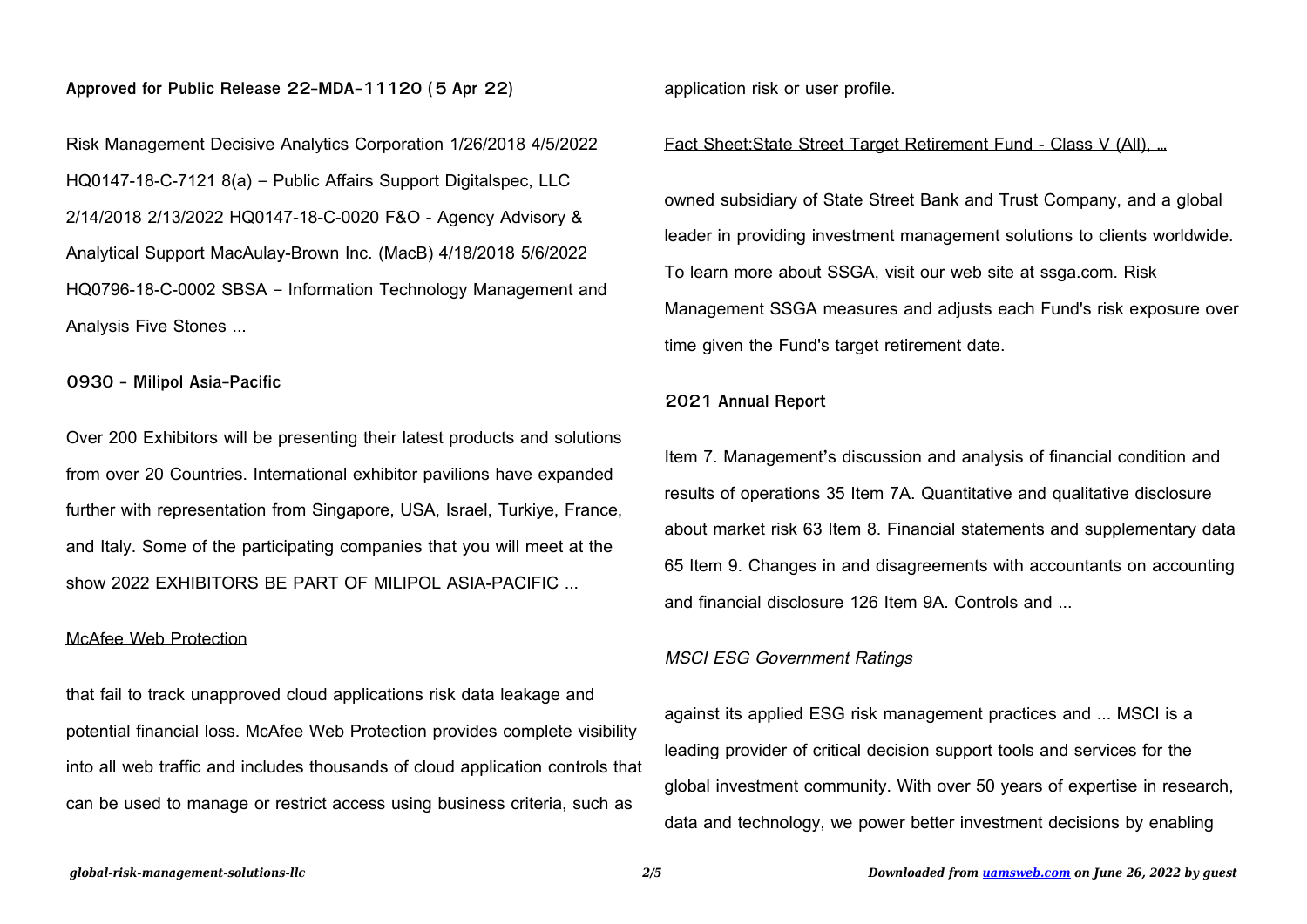clients to understand ... enhanced solutions that clients use ...

#### ROBOTICS AND THE IMPACT ON NURSING PRACTICE

Dec 02, 2020 · high-repetition, low-risk tasks, but they can also be used to support quality and safety initiatives such as efforts to reduce fall risk in both the hospital and home setting. Efficient supply delivery, improved nurse productivity, increased time with patients, and a positive emotional response were key themes in the results of this review.

# Department of Defense Standards of Conduct Office > Home

2 reign catering, llc . 2 twelve solutions llc . 2011 carrizo springs lodge ltd . 2101, l.l.c. 214 technologies inc. 218th regiment dining facility . 21st century management services, inc. 21st century solutions llc . 21st century solutions, ltd. 224 q-ffi innkeepers llc . 22nd century technologies inc. 24/7 enterprises, llc . 2570 kalakaua ...

#### INVESTOR RISK PROFILING: AN OVERVIEW - CFA Institute

Investor risk profiling is at the heart of private wealth management. In theory, without proper knowledge of the investor's goals, time horizon, liquidity needs, and risk aversion, it is impossible to recommend suitable investments or build effi - cient long-term investment strategies for that

investor. Even worse, if an adviser is

**NYS Certified MWBE's Contact List - New York State Office of ...**

BCT Partners LLC M Pinkett Randal CEO 973-622-0900 x104 rpinkett@bctpartners.com 105 Lock Street-suite 203 Newark NJ 07103 Project management, Microsoft solutions, Data center, Business Analysis Beckmang Consulting, LLC M Mangaroo Trevor Owner 718-946-1881 tmangaroo@beckmang.com 3629 Mermaid Ave. Brooklyn NY 11224

**Assessing and Strengthening the Manufacturing and …**

Oct 05, 2018 · The risk framework used for the EO 13806 effort evolved from the working groups assessments of their sectors. The assessment identified: Five macro forces shaping industrial base-wide trends and causing a deterioration in U.S. capabilities; Ten risk archetypes resulting from the macro forces, each of which contribute to

#### 2021 ANNUAL REPORT FREUDENBERG GROUP

sustainable solutions in various Business Groups. The committee also addressed the topic of talent management for technology and innovation. The annual financial statements, the consolidated financial statements compiled pursuant to IFRS, the consolidated management report for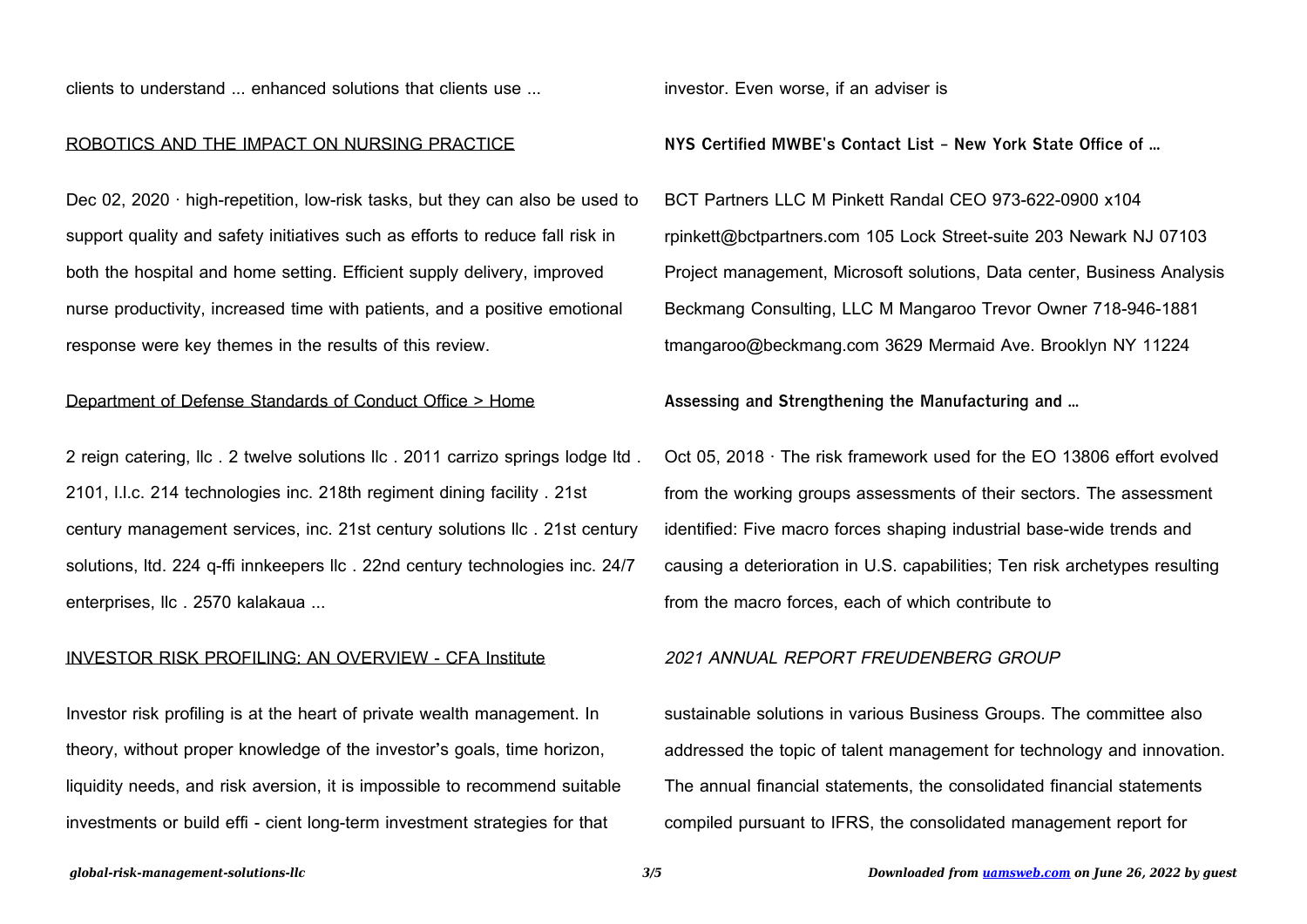Freudenberg SE and the Group as well as the dependent company

## VALUATION HANDBOOK — INTERNATIONAL GUIDE TO …

Other data includes equi ty risk premia for 16 countries, risk-free rates for developed markets, industry betas for a global index as well as for developed markets, and long-term inflation expectations and corporate income tax rates for over 175 countries. Full country risk premia (CRPs) and relative volatility (RV) factor Tables by country.2

## USB LINK - Bose

Management Regulation for Low-power Radio-frequency Devices Article XII According to "Management Regulation for Low-power Radio-frequency Devices" without permission granted by the NCC, any company, enterprise, or user is not allowed to change frequency, enhance transmitting power or alter

Morgan Stanley Private Bank, National Association IDI …

The Firm is a global financial services industry leader that provides products and ... providing solutions designed to accommodate individual investment objectives, risk tolerances and liquidity needs. ... securities for liquidity and interest rate risk management. 2.2 Overview of MSPBNA

Core Business Lines Per the FDI IDI rule, ore usiness ...

### 2021 UNITED STATES SECURITIES AND EXCHANGE …

item 7. management's discussion and analysis of financial condition and results of operations 43 item 7a quantitative and qualitative disclosures about market risk 58 item 8. financial statements and supplementary data 61 item 9. changes in and disagreements with accountants on accounting and financial disclosure 117 item 9a controls and ...

#### SOUNDSPORT FREE - Bose

behavior resulting in fire, explosion or risk of injury to persons. – Do not disassemble the charging case. Incorrect reassembly may result in risk of fire or injury to persons. – Do not open, crush, or expose a charging case to fire, or excessive temperature. Exposure to fire or temperature above 212° F, 100° C may cause explosion.

**Risk Management, a Practical Guide - MSCI**

4.4 What risk solutions to choose 51 4.5 Summary of issues facing risk managers 53 ... 5.2 What are the major types of risk reports 58 5.3 How to organize a risk report 60 5.4 Time dimensions in risk reporting 60 5.5 Global bank case study 61 5.6 Leveraged fund case study 68 5.7